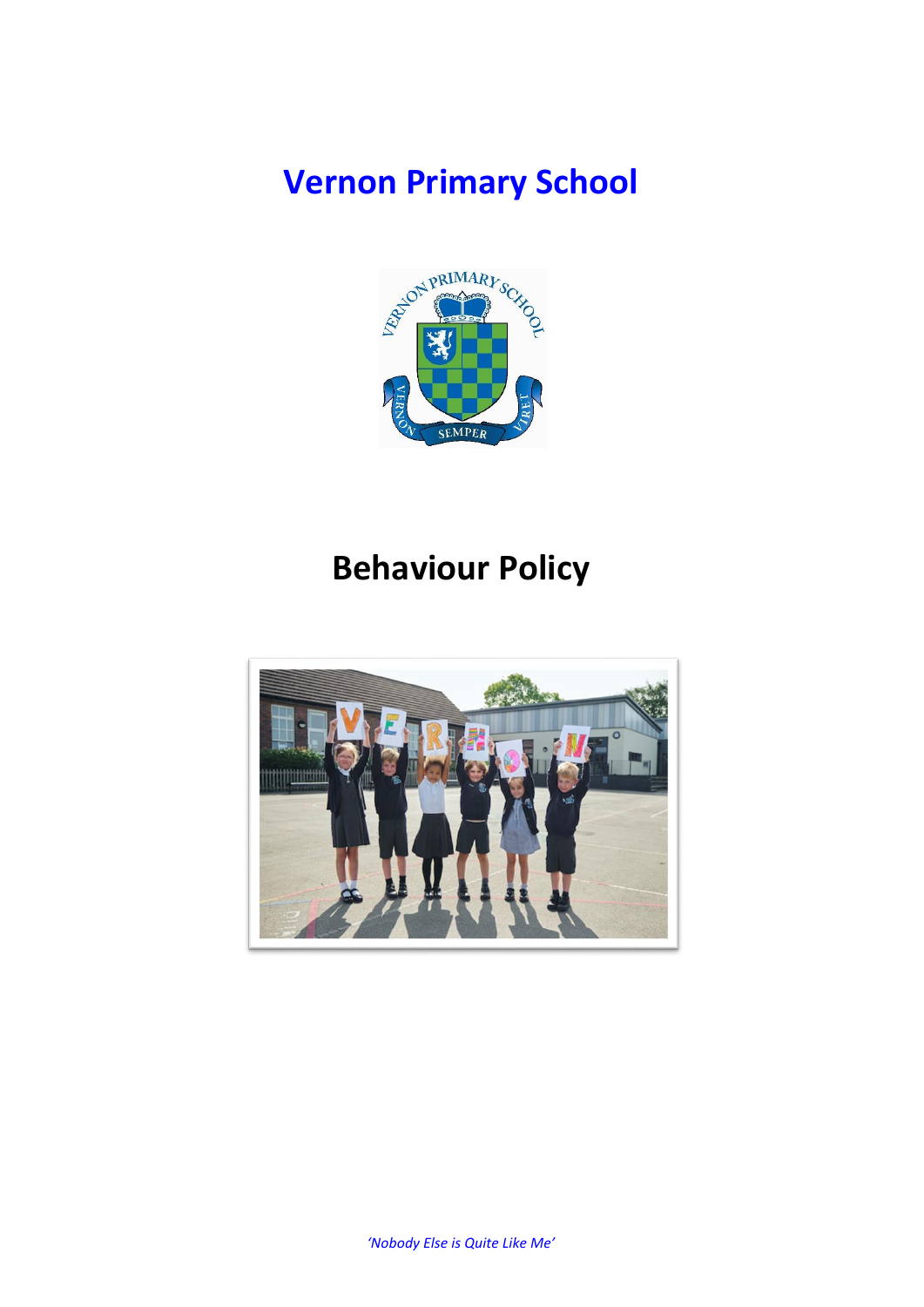#### **Rationale**

This policy outlines the underlying philosophy, purpose, nature, organisation and management of pupil behaviour at Vernon Primary School. It is a working document designed to enhance the development of positive relationships between children, adults working in schools, parents/carers, Governors and other members of the wider school community.

The policy is the result of consultation with pupils, parents and governors, staff discussion, auditing of behaviour and training. It reflects current practice within the school. Its fair and consistent implementation is the responsibility of all staff. Children have contributed to the behaviour policy through their involvement in the development of the school's general rules and class rules. The School Governors regularly consult with groups of children regarding various aspects of school life, including behaviour in school.

#### **Aims**

- To create a calm and purposeful environment which encourages good behaviour and mutual respect
- To define acceptable standards of behaviour, making boundaries clear
- To ensure a consistent approach to behaviour throughout the school
- To foster positive, caring attitudes towards everyone where achievements at all levels are acknowledged and valued
- To encourage children to take responsibility for their own behaviour and choices
- To encourage the involvement of both home and school in the implementation of this policy

#### **Statement of Principle**

Positive behaviour is important because it:

- Contributes to the physical safety of the children
- Is an aid to successful learning (behaviour for learning)
- Gives the children a sense of well-being and emotional security

An awareness of the need for self-discipline and a responsibility to others is an important part of moral and social development. Co-operative behaviour can result in increased happiness and efficiency within the whole community.

#### **Practice**

Staff, children and parents/carers have a joint responsibility in promoting positive behaviour in school. **These responsibilities work in line with British Values, as well as our values at Vernon Primary School:**

(1) The *staff* have a responsibility to promote good behaviour by:

- Treating all children fairly and with respect
- Valuing the individuality of children and recognising their differing needs
- Taking every opportunity to raise children's self-esteem by encouragement and praise
- Providing a relevant and interesting curriculum that includes appropriate, meaningful activities
- Encouraging children to take responsibility for their own behaviour, providing support to enable children to resolve conflicts themselves
- Encouraging co-operative behaviour through PSHE activities
- Being positive role models for the children
- Being consistent in their approach
- Forming positive relationships with parents/carers where regular communication is possible
- Ensuring that all children are safe from harm (including the removal of items/objects that could prove harmful to individuals)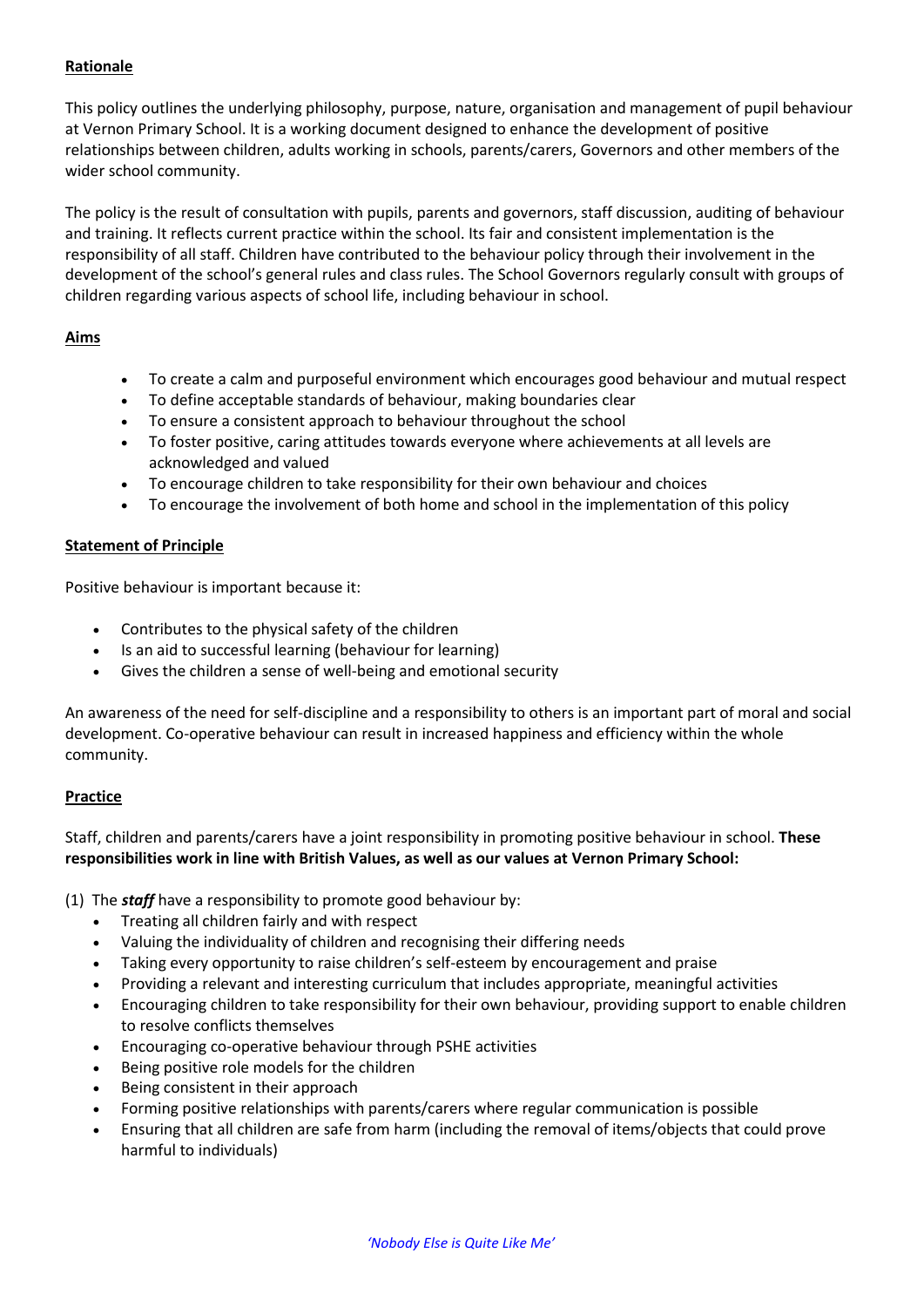- Ensuring that all children are aware of safe behaviour (both in school and outside school), through the delivery elements of the PSHE curriculum (including online safety). See the 'Social Media' policy for further details.
- Ensuring that all children are aware of and following the social distancing rules (see school's Rainbow rules *Appendix A*), in line with Government guidelines: [\(https://www.gov.uk/government/publications/coronavirus-covid-19-meeting-with-others-safely-social](https://www.gov.uk/government/publications/coronavirus-covid-19-meeting-with-others-safely-social-distancing/coronavirus-covid-19-meeting-with-others-safely-social-distancing)[distancing/coronavirus-covid-19-meeting-with-others-safely-social-distancing\)](https://www.gov.uk/government/publications/coronavirus-covid-19-meeting-with-others-safely-social-distancing/coronavirus-covid-19-meeting-with-others-safely-social-distancing)
- Ensuring that all children are aware of Remote Learning guidelines and expectations for behaviour when learning from home. *(See Appendix B)*

Pupils with emotional/behavioural needs can access additional support where required from the school's Pastoral Manager through bespoke intervention sessions or through one-to-one emotional literacy support. Pupils with emotional/behavioural needs can access additional support through referrals to external services such as CAMHs. The Pastoral Manager will communicate with specific children with needs and their parents/carers on a regular basis via phone conversations. Pupils with emotional needs who are able to access school during the summer term will receive support from the teacher leading their class who is aware of their needs (through communication with the Pastoral Manager and/or parents and carers). Where required, the support of external professionals such as CAMHS, CEAT (Cheshire East Autism Team, Educational Psychology Services and Counselling services) can be sought. Individual SEND (Special Educational Needs/Disability) support plans are written by the class teacher in consultation with the SENDCO when a child displays consistent emotional and behavioural needs and when significant additional adult support and provision are required. Through in-house consultation between the class teacher, SENDCO, Pastoral Manager and/or members of the Senior Leadership Team, a decision will be made regarding provision for individuals in this area. Communication may take place via remote consultation processes.

(2) The *children* have responsibilities:

- To treat others with respect and kindness
- To co-operate with other children and adults
- To take care of property and the environment in and out of school
- To work to the best of their abilities and allow others to do the same
- To respect all adults working in school
- To move about school calmly and quietly
- To follow the Rainbow rules in line with the new Government guidance (including following social distance guidelines, washing hands, disposing of tissues etc.)
- To follow the Remote Learning Guidelines (see *Appendix B* and Remote Learning Policy)

(3) The *parents/carers'* responsibilities are:

- Ensure that their child goes to school regularly, on time, appropriately dressed and equipped (being mindful of items children take to school, ensuring that they are safe and appropriate)
- Ensure that their child attends school following the new school rules reflecting Government guidance (child does not bring anything in to school other than the agreed specified items linked to well-being and health and safety – such as a water bottle, sun screen (if they can independently put it on) – see letter outlining what children are allowed to bring in to school.
- Re-enforce social distancing and hand washing rules in line with the Government guidance.
- Make the school aware of any significant concerns or problems that might affect their child's work or behaviour
- Communicate with members of staff with respect in accordance with the 'Communications Policy'
- Support the school's policies and guidelines for behaviour
- Support the school's policy for homework
- Support the school's guidelines for Remote Learning and behaviour expectations when learning from home *(See Appendix B).*

A Home-School Agreement should be signed by parents/carers and child at the beginning of each academic year.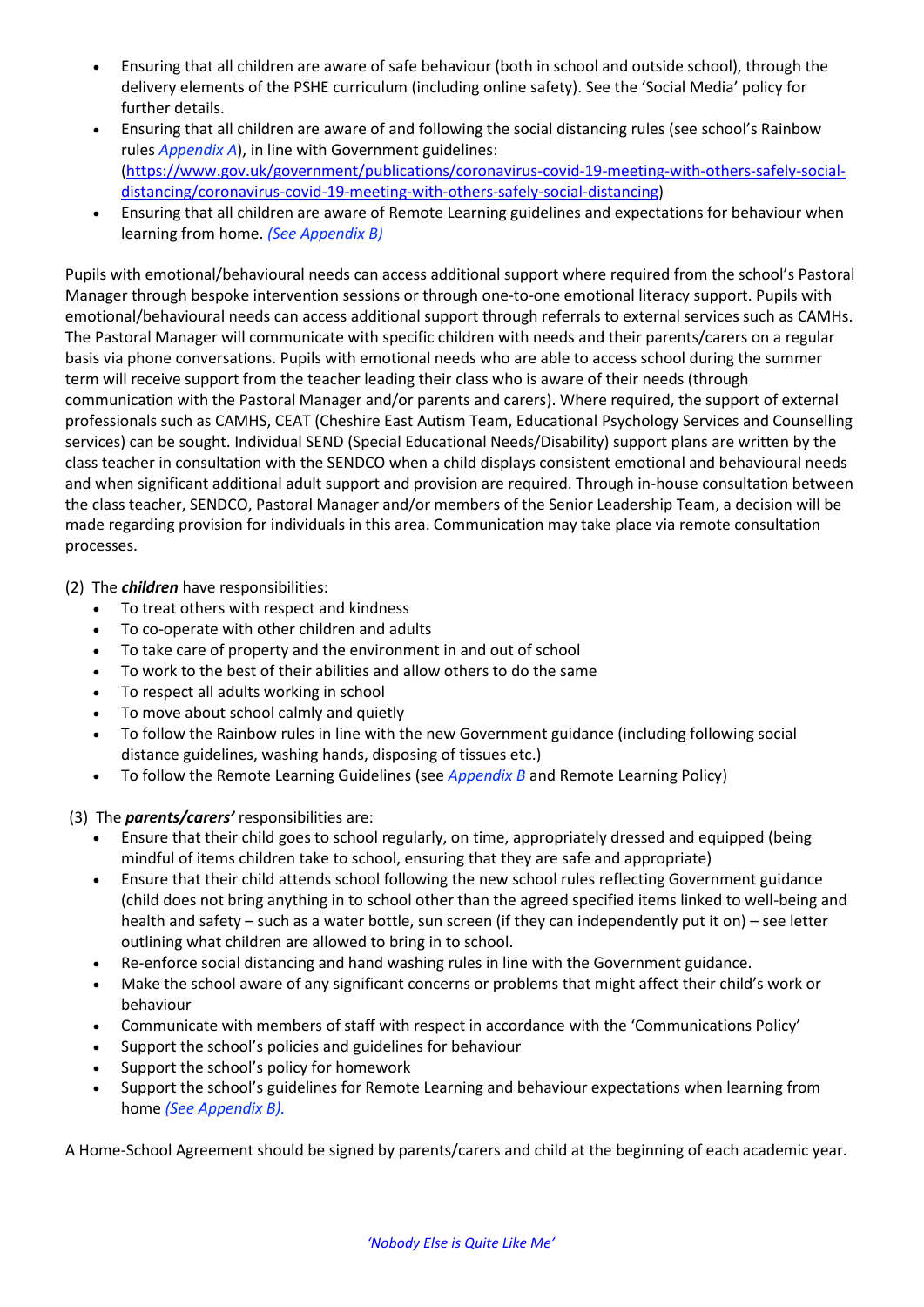#### **School Code of Conduct**

The following school rules have been agreed by staff and children:

Everyone will act with care and respect for others at all times.

#### *This means that we will:*

- Value everyone and their contributions to the school
- Keep hands and feet to ourselves
- Always speak politely to everyone
- Treat each other and their property as we would like to be treated
- Move carefully and quietly around the school (following the social distancing prompts and markings along the corridors)
- Show good 'listening' behaviour when someone is talking
- Always try to understand other people's point of view

#### **Class Rules**

The class agree together rules/guidelines for behaviour within their group and display them within their area. Rules are to be written in a positive manner. Rewards and sanctions are displayed alongside the agreed rules.

Class rules – following the 'Rainbow rules' – reflecting the Government guidance for social distancing (see appendix).

#### **Procedures**

Every opportunity should be taken for promoting and encouraging good behaviour by positive re-enforcement and reward.

Practical suggestions for encouraging good behaviour:

#### **Rewards**

#### **Rewards may involve***:*

- Verbal praise and smiling/positive body language towards children
- Verbal praise to parents/carers about their children
- House points
- Class Dojos used in every classroom to create a positive culture. Teachers can encourage their children for any skill or value by giving them a dojo. At Vernon we are using the Class Dojo tool as an internal reward system only.
- Stickers, stamps and certificates
- Headteacher Awards
- Star Awards (Deputy Headteacher and Assistant Headteacher)
- Sending good work to other staff members for reward or praise
- Praise book certificate
- Special jobs and responsibilities (Year 6 children who have key roles and responsibilities have the opportunity to model positive behaviour to the rest of the school)
- Positive phone call or note home
- Whole class rewards
- Midday notes or verbal feedback to the teacher
- Midday lunchtime stickers for positive behaviour, when allowed (due to Covid guidelines)
- Rainbow rewards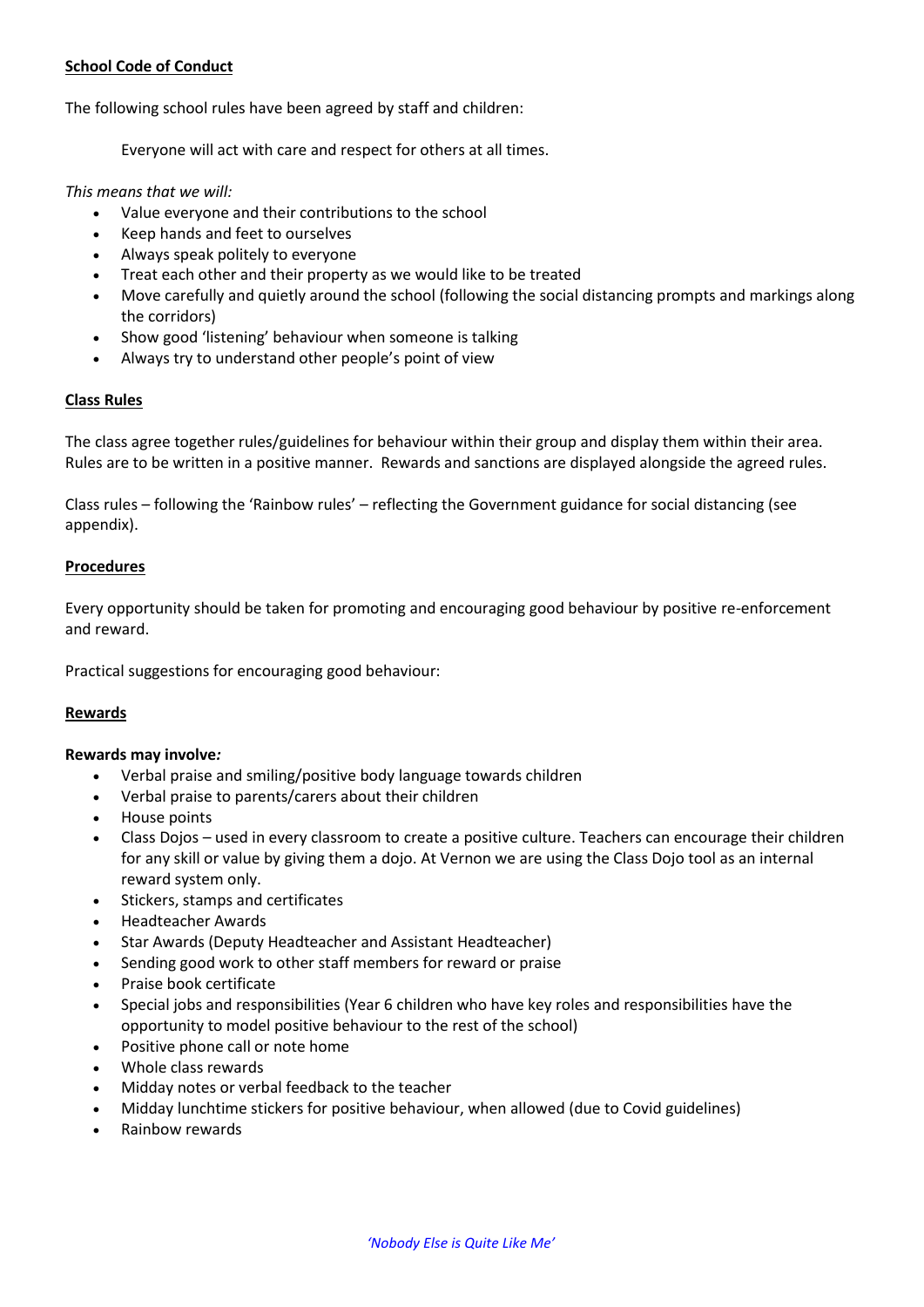#### **Sanctions**

It should be made clear to the child concerned that it is the behaviour that is unacceptable and not the child. Sanctions should always reflect the age and stage of the child. **For Reception children, an appropriate sanction that reflects the age and stage of the child will be used and will not necessarily follow the specific structure below.** Discussion around naming emotions associated with the behaviour will be discussed at all stages; and strategies to encourage and support de-escalation are used throughout the school in order to discuss the behaviour and emotions at an appropriate time.

The school has an agreed structure for behaviour problems:

- Pupil will be given a verbal warning by the adult
- Pupil will be moved to another space/table (where appropriate)
- Pupil will be moved to 'Amber' on the class traffic light system therefore missing 5 minutes of break time (staying near to the teacher on duty when their class/bubble is outside).
- Pupil will be moved to 'Red' on the traffic light system therefore missing all of break and writing a note of apology, explaining the alternative behaviour they should have chosen.
- Pupil will miss all of their break time staying near to the teacher on duty when their class/bubble is outside.
- Pupil will be sent to the Headteacher/Deputy Headteacher/Assistant Headteacher or sometimes the Key Stage Leader
- Parents/carers will be informed if the behaviour persists
- Pupil's parents/carers will be notified by a telephone call or remotely to discuss strategies for improved behaviour with the Headteacher/Deputy Headteacher/Assistant Headteacher/SENDCO
- When the behaviour involves persistent breaking of class/school rules or involves physical and/or verbally inappropriate behaviour, a behaviour letter from the Headteacher is sent home to parents/carers. This outlines the behaviour choices made and the related sanctions.
- There may be some occasions where the behaviour is so extreme that it warrants fixed term exclusion, made by the Headteacher.

(If a pupil's behaviour has not been acceptable and they have to miss some or all of a break time, it is the teacher's responsibility to ensure that the pupil is supervised at all times).

#### **Good practice when carrying out sanctions:**

- A sanction should be carried out firmly using a calm manner as it is important to remember that it is the certainty of the sanction, not the severity that needs to be addressed. This is in line with the school expectation that all people will be treated with respect.
- A sanction should be carried out when a child has broken an agreed rule and should not be based on the teacher's tolerance level.
- A sanction should always follow a warning (at least one).
- For children who persistently break the rules, a decision can be taken in consultation with the Headteacher/SENDCO about whether to set up an Individual Behaviour Support Plan with agreed behaviour targets.
- If after extensive work with parent/child/professionals the child continues to show seriously disruptive/physical behaviour and does not show improvement, exclusion will be considered.
- Where appropriate, safeguarding and wellbeing plans can be written to provide additional support for the individual pupils concerned.

#### **Positive Handling of Children**

Staff working with vulnerable children are Team Teach trained. Vernon has a variety of measures in place which will reduce the likelihood of the need for positive handling to be used. For example:

- A calm and supportive school environment;
- Positive relationships;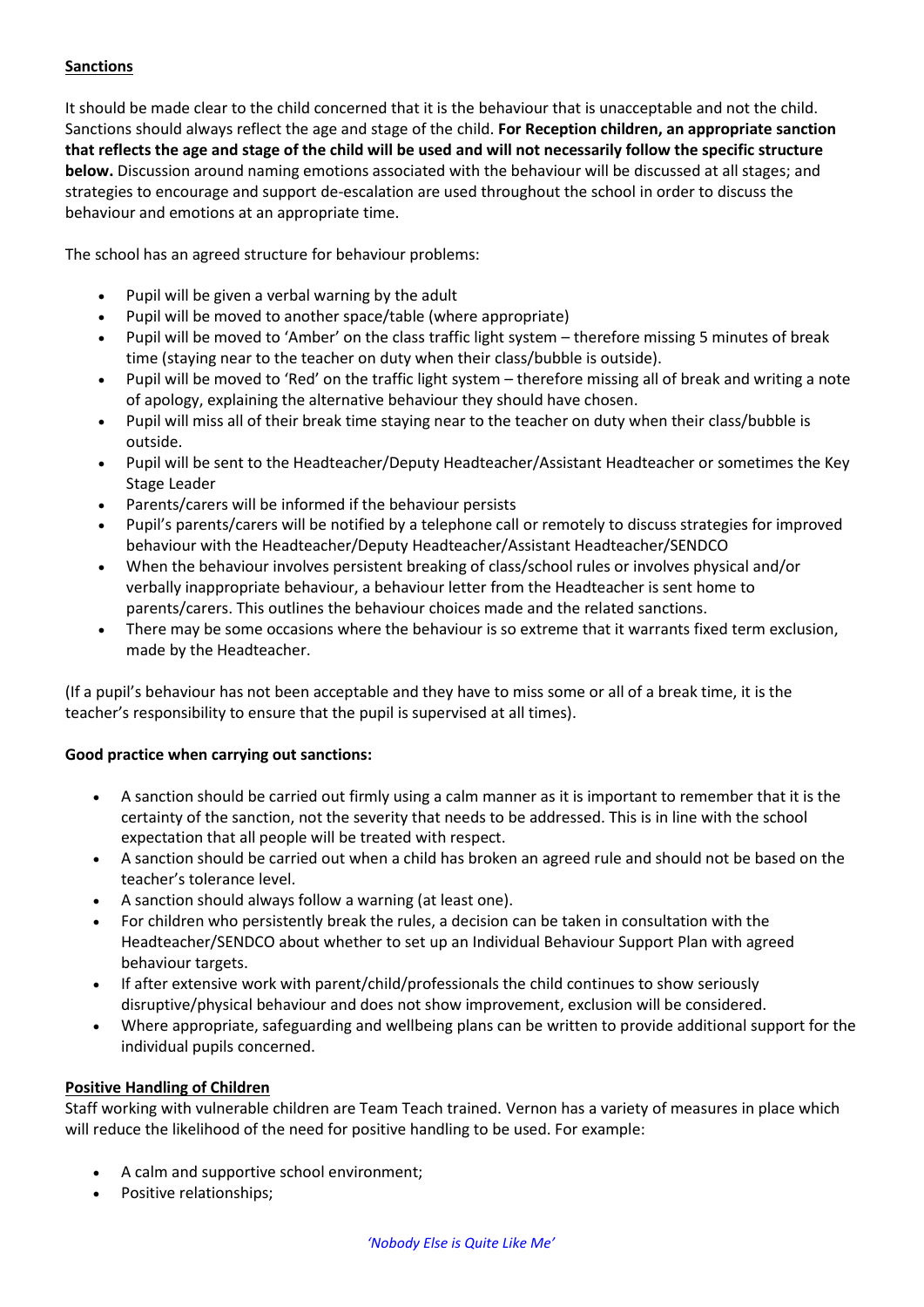- Whole school approach to developing social and emotional skills;
- Structured approach to staff development.

Should staff be required to positively handle a child, PPE will be worn by the adult. On the occasions where a child is too distressed to leave their parent/carer, staff will not be required to physically enable children to separate from their parent/carer in line with social distancing rules.

#### **Fixed-term and permanent exclusions**

Only the Headteacher (or the acting Headteacher) has the power to exclude a child from school. The Headteacher may exclude a pupil for one or more fixed periods, for up to 45 days in any one school year. The Headteacher may also exclude a pupil permanently. It is also possible for the Headteacher to convert a fixed-term exclusion into a permanent exclusion, if the circumstances warrant this. If the Headteacher excludes a pupil, the parents/carers are immediately informed, giving reasons for the exclusion. At the same time, the Headteacher makes it clear to the parents/carers that they can appeal against the decision to the Governing Body. The school informs the parents/carers how to make any such appeal. The Headteacher informs the Local Education Authority (LA) and the Governing Body about any permanent exclusion, and about any fixed-term exclusions beyond five days in any one term. The Governing Body itself cannot either exclude a child or extend the exclusion period made by the Headteacher. The Governing Body has a 'behaviour' committee whose role is set out in strict guidelines whenever a child is excluded from school.

#### **Playtime and Lunchtime Supervision**

Children will be supervised at all times by an adult, including at playtimes and lunchtimes, whether this is in the classroom, on the playground or in the hall. Supervision may be carried out by the teachers, teaching assistants or midday assistants.

The Midday Assistants have regular meetings with their line manager to ensure that behaviour and behaviour management at lunchtimes are consistent with the behaviour policy. Lunchtime routines and behaviour management strategies have been embedded. All of the middays when inducted are given this policy and are trained on school rules, rewards, sanctions and behaviour management strategies.

#### **Use of outside agencies:**

The following outside agencies are available to support parents/carers/children who are experiencing difficulty:

- Education welfare
- Educational psychologist
- Police
- Family doctor
- CAMHS (Child and Adolescent Mental Health Service)
- CEAT (Cheshire East Autism Team)

The SENDCO, Headteacher/Deputy Headteacher/Assistant Headteacher/Pastoral Manager advise teachers and parents on which service would be most appropriate and how to contact them.

**Policy Date:** March 2022 **Review Date:** March 2023 **Ratified by Governors:** March 2022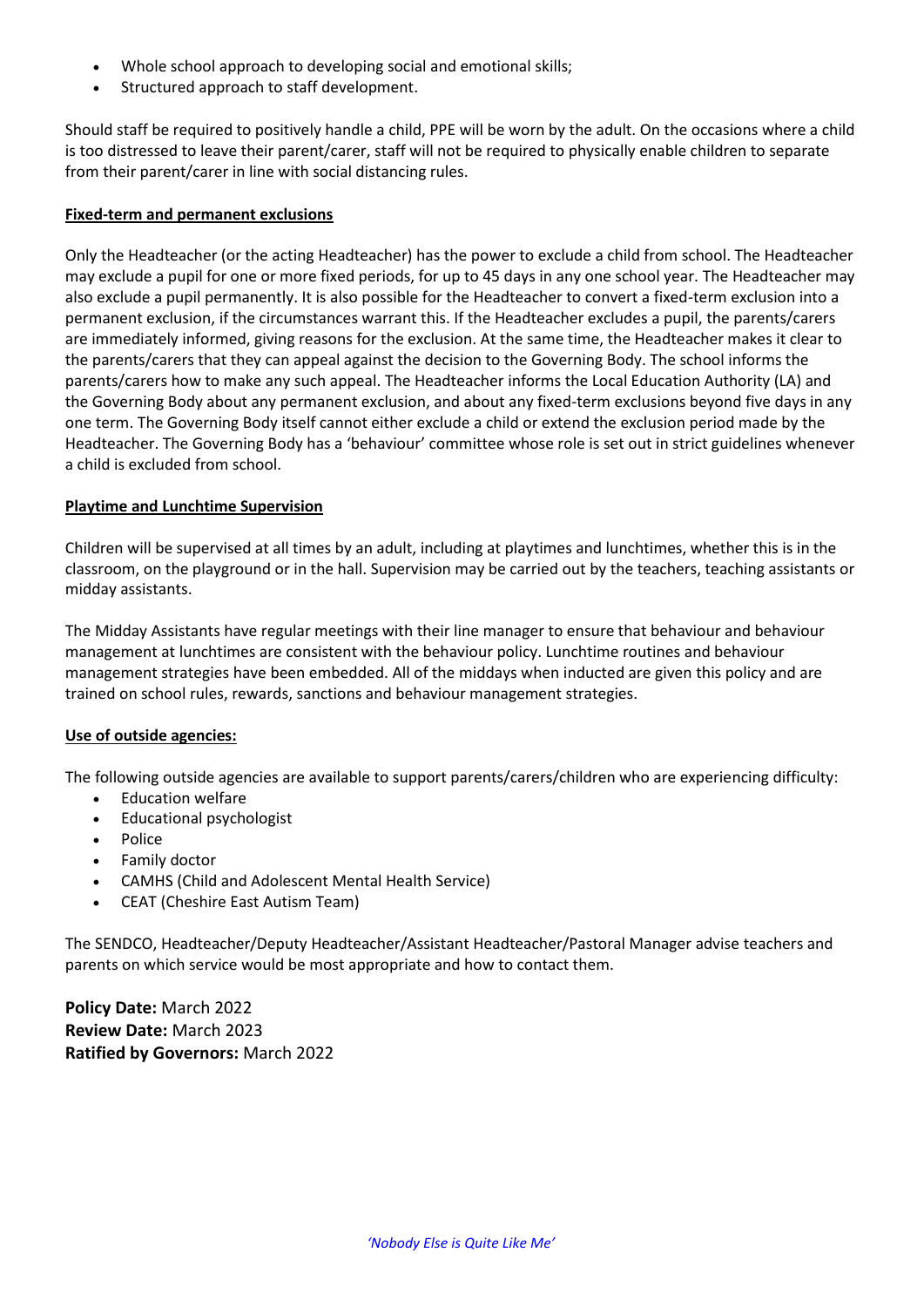## **Appendix A**

**Rainbow Rules** *(Visible around the school and in each classroom)*